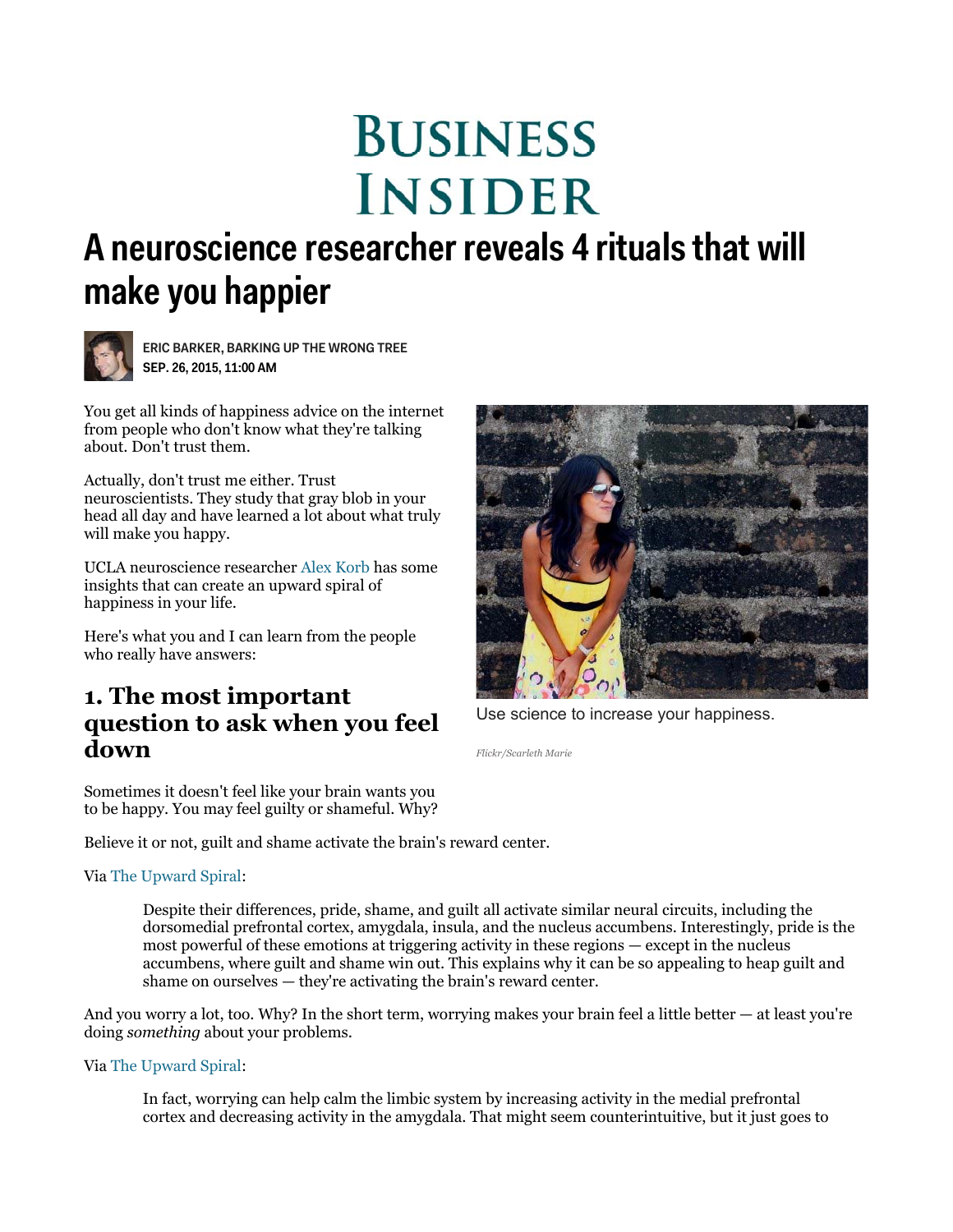show that if you're feeling anxiety, doing something about it  $-$  even worrying  $-$  is better than doing nothing.

But guilt, shame, and worry are horrible, long-term solutions. So what do neuroscientists say you should do? Ask yourself this question:

#### *What am I grateful for?*

Yeah, gratitude is awesome … but does it really affect your brain at the biological level? Yup.

You know what the antidepressant Wellbutrin does? Boosts the neurotransmitter dopamine. So does gratitude.

#### Via The Upward Spiral:

The benefits of gratitude start with the dopamine system, because feeling grateful activates the brain stem region that produces dopamine. Additionally, gratitude toward others increases activity in social dopamine circuits, which makes social interactions more enjoyable …

Know what Prozac does? Boosts the neurotransmitter serotonin. So does gratitude.

#### Via The Upward Spiral:

One powerful effect of gratitude is that it can boost serotonin. Trying to think of things you are grateful for forces you to focus on the positive aspects of your life. This simple act increases serotonin production in the anterior cingulate cortex.

I know, sometimes life lands a really mean punch in the gut and it feels like there's nothing to be grateful for. Guess what?

Doesn't matter. You don't have to find anything. It's the *searching* that counts.

#### Via The Upward Spiral:

It's not finding gratitude that matters most; it's remembering to look in the first place. Remembering to be grateful is a form of emotional intelligence. One study found that it actually affected neuron density in both the ventromedial and lateral prefrontal cortex. These density changes suggest that as emotional intelligence increases, the neurons in these areas become more efficient. With higher emotional intelligence, it simply takes less effort to be grateful.

And gratitude doesn't just make your brain happy — it can also create a positive feedback loop in your relationships. So express that gratitude to the people you care about.

For more on how gratitude can make you happier and more successful, click here.

But what happens when bad feelings completely overtake you? When you're really in the dumps and don't even know how to deal with it? There's an easy answer …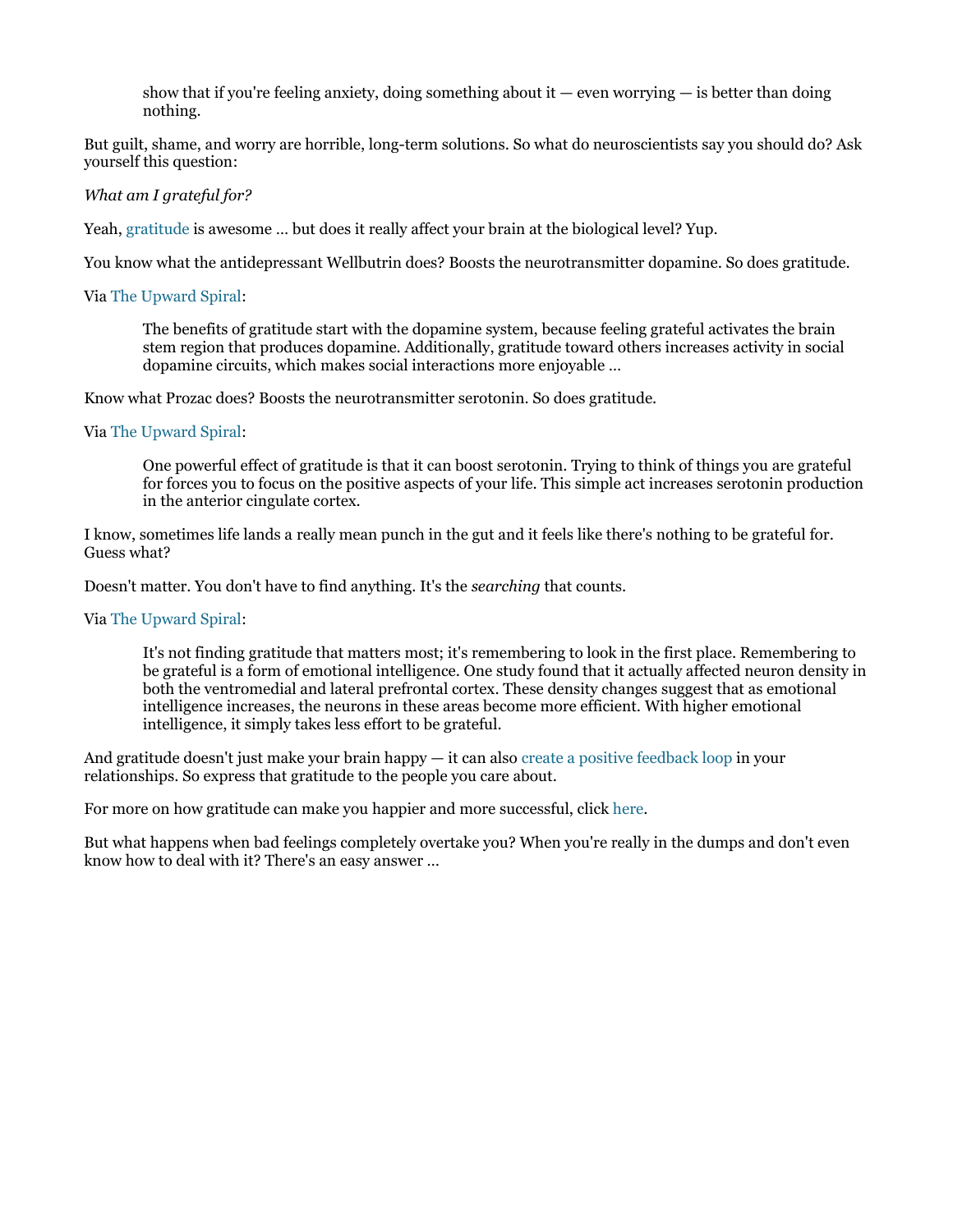

Point out the things that upset you.

*ibm4381/Flickr*

## **2. Label negative feelings**

You feel awful. OK, give that awfulness a name. Sad? Anxious? Angry?

Boom. It's that simple. Sound stupid? Your noggin disagrees.

Via The Upward Spiral:

[I]n one fMRI study, appropriately titled "Putting Feelings into Words" participants viewed pictures of people with emotional facial expressions. Predictably, each participant's amygdala activated to the emotions in the picture. But when they were asked to name the emotion, the ventrolateral prefrontal cortex activated and reduced the emotional amygdala reactivity. In other words, consciously recognizing the emotions reduced their impact.

Suppressing emotions doesn't work and can backfire on you.

Via Your Brain at Work: Strategies for Overcoming Distraction, Regaining Focus, and Working Smarter All Day Long:

Gross found that people who tried to suppress a negative emotional experience failed to do so. While they thought they looked fine outwardly, inwardly their limbic system was just as aroused as without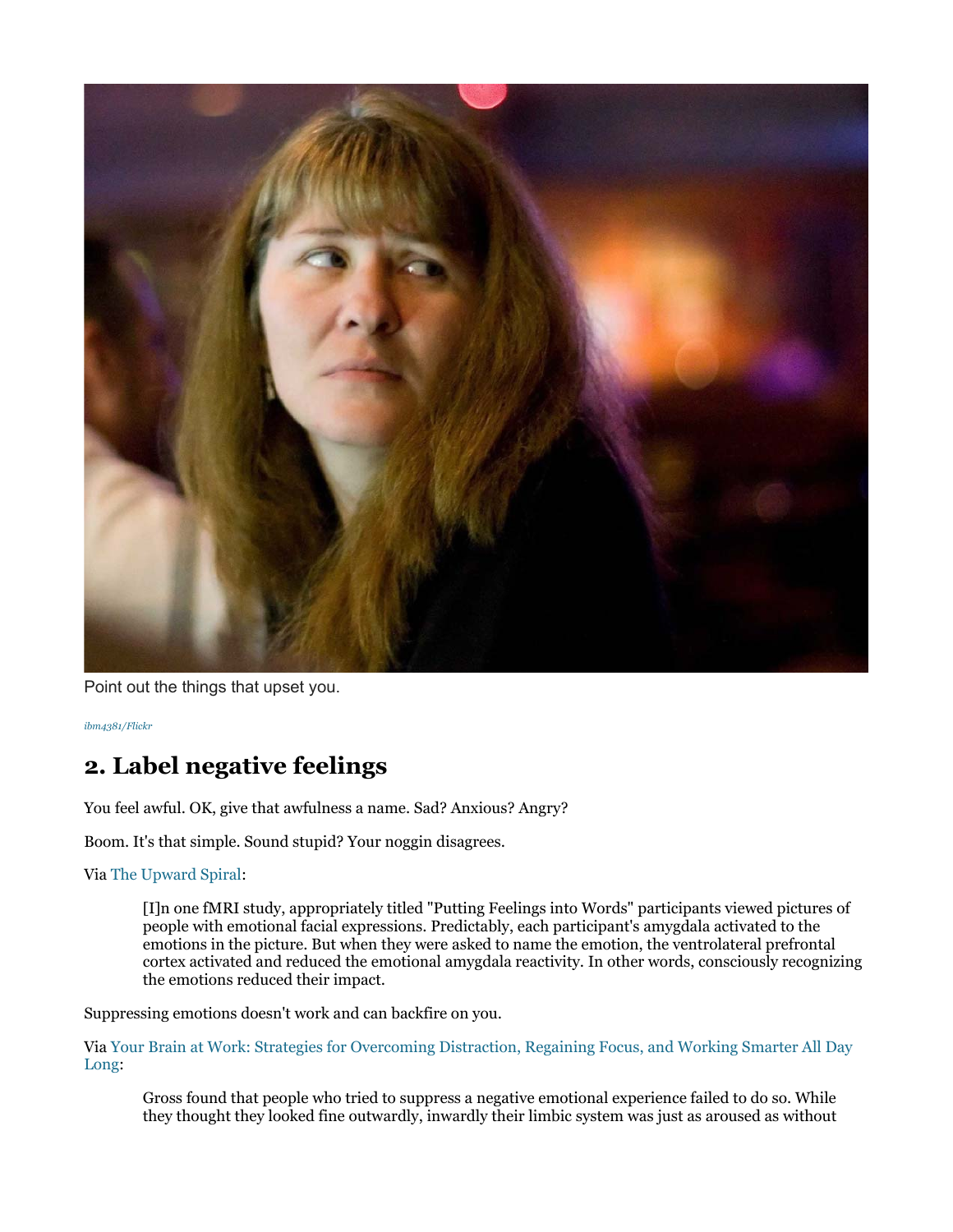suppression, and in some cases, even more aroused. Kevin Ochsner, at Columbia, repeated these findings using an fMRI. Trying not to feel something doesn't work, and in some cases even backfires.

But labeling, on the other hand, makes a big difference.

Via Your Brain at Work: Strategies for Overcoming Distraction, Regaining Focus, and Working Smarter All Day Long:

To reduce arousal, you need to use just a few words to describe an emotion, and ideally use symbolic language, which means using indirect metaphors, metrics, and simplifications of your experience. This requires you to activate your prefrontal cortex, which reduces the arousal in the limbic system. Here's the bottom line: describe an emotion in just a word or two, and it helps reduce the emotion.

Ancient methods were way ahead of us on this one. Meditation has employed this for centuries. Labeling is a fundamental tool of mindfulness.

In fact, labeling affects the brain so powerfully it works with other people, too. Labeling emotions is one of the primary tools used by FBI hostage negotiators.

To learn more of the secrets of FBI hostage negotiators, click here.

Okay, hopefully you're not reading this and labeling your current emotional state as *bored*. Maybe you're not feeling awful but you probably have things going on in your life that are causing you some stress. Here's a simple way to beat them.



Make decisions to do things you enjoy.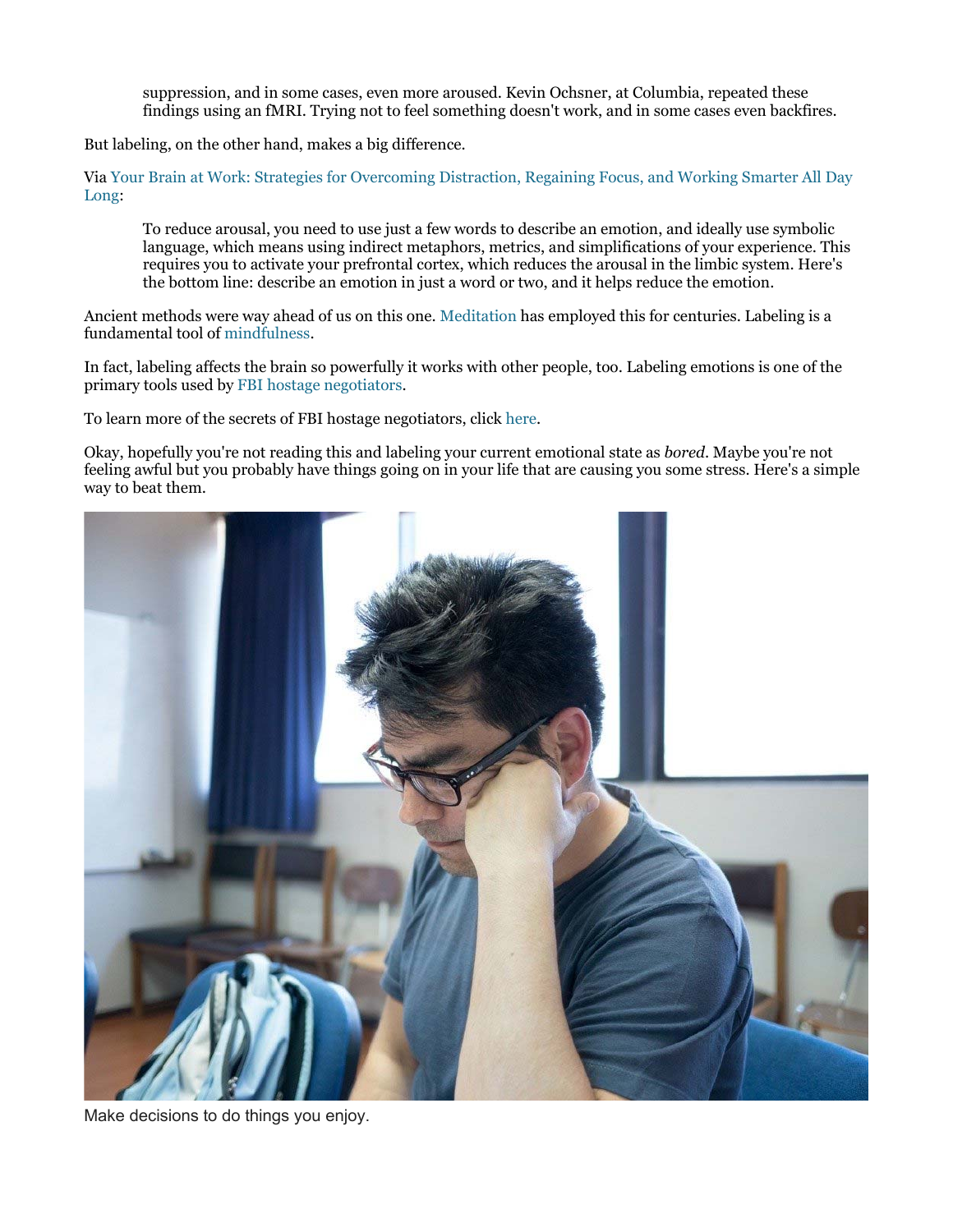## **3. Make that decision**

Ever make a decision and then your brain finally feels at rest? That's no random occurrence.

Brain science shows that making decisions reduces worry and anxiety — as well as helping you solve problems.

#### Via The Upward Spiral:

Making decisions includes creating intentions and setting goals — all three are part of the same neural circuitry and engage the prefrontal cortex in a positive way, reducing worry and anxiety. Making decisions also helps overcome striatum activity, which usually pulls you toward negative impulses and routines. Finally, making decisions changes your perception of the world — finding solutions to your problems and calming the limbic system.

But deciding can be *hard*. I agree. So what kind of decisions should you make? Neuroscience has an answer.

Make a "good enough" decision. Don't sweat making the absolute 100% best decision. We all know being a perfectionist can be stressful. And brain studies back this up.

Trying to be perfect overwhelms your brain with emotions and makes you feel out of control.

#### Via The Upward Spiral:

Trying for the best, instead of good enough, brings too much emotional ventromedial prefrontal activity into the decision-making process. In contrast, recognizing that good enough is good enough activates more dorsolateral prefrontal areas, which helps you feel more in control …

As Swarthmore professor Barry Schwartz said in my interview with him: "Good enough is almost always good enough."

So when you make a decision, your brain feels you have control. And, as I've talked about before, a feeling of control reduces stress. But here's what's really fascinating: *Deciding also boosts pleasure.*

#### Via The Upward Spiral:

Actively choosing caused changes in attention circuits and in how the participants felt about the action, and it increased rewarding dopamine activity.

Want proof? No problem. Let's talk about cocaine.

You give two rats injections of cocaine. Rat A had to pull a lever first. Rat B didn't have to do anything. Any difference? Yup: Rat A gets a bigger boost of dopamine.

#### Via The Upward Spiral:

So they both got the same injections of cocaine at the same time, but rat A had to actively press the lever, and rat B didn't have to do anything. And you guessed it — rat A released more dopamine in its nucleus accumbens.

So what's the lesson here? Next time you buy cocaine … whoops, wrong lesson. Point is, when you make a decision on a goal and then achieve it, you feel better than when good stuff just happens by chance.

And this answers the eternal mystery of why dragging your butt to the gym can be so hard.

If you go because you feel you *have to* or you *should*, well, it's not really a voluntary decision. Your brain doesn't get the pleasure boost. It just feels stress. And that's no way to build a good exercise habit.

#### Via The Upward Spiral: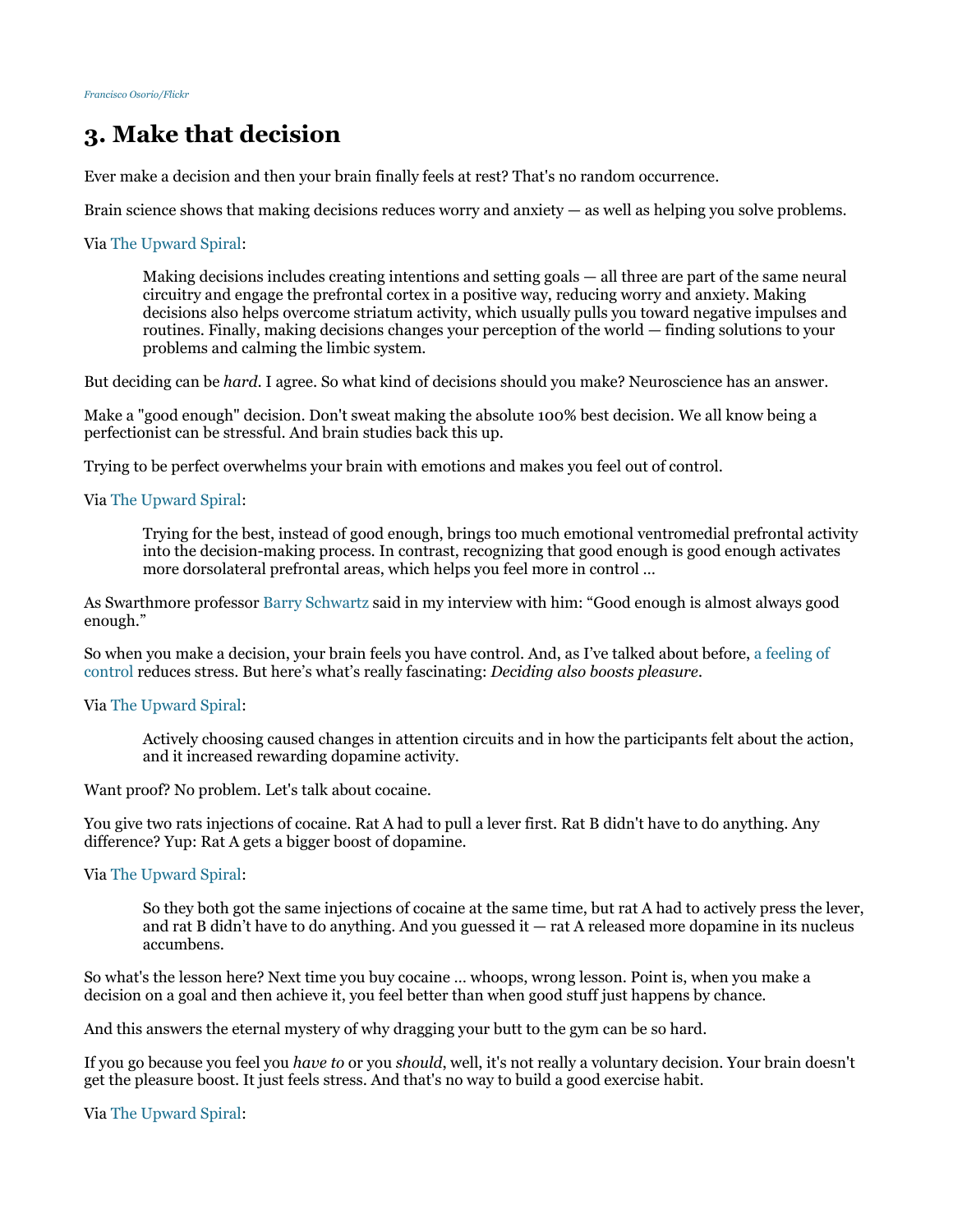Interestingly, if they are forced to exercise, they don't get the same benefits, because without choice, the exercise itself is a source of stress.

So make more decisions. Neuroscience researcher Alex Korb sums it up nicely:

We don't just choose the things we like; we also like the things we choose.

To learn what neuroscientists say is the best way to use caffeine, click here.

OK, you're being grateful, labeling negative emotions and making more decisions. Great, but this is feeling kinda lonely for a happiness prescription. Let's get some other people in here.

What's something you can do with others that neuroscience says is a path to mucho happiness? And something that's stupidly simple so you don't get lazy and skip it? Brain docs have an answer for you.



Have fun with friends.

*Business Insider*

## **4. Touch people**

No, not indiscriminately; that can get you in a lot of trouble.

But we need to feel love and acceptance from others. When we don't it's painful. And I don't mean "awkward" or "disappointing." I mean actually *painful*.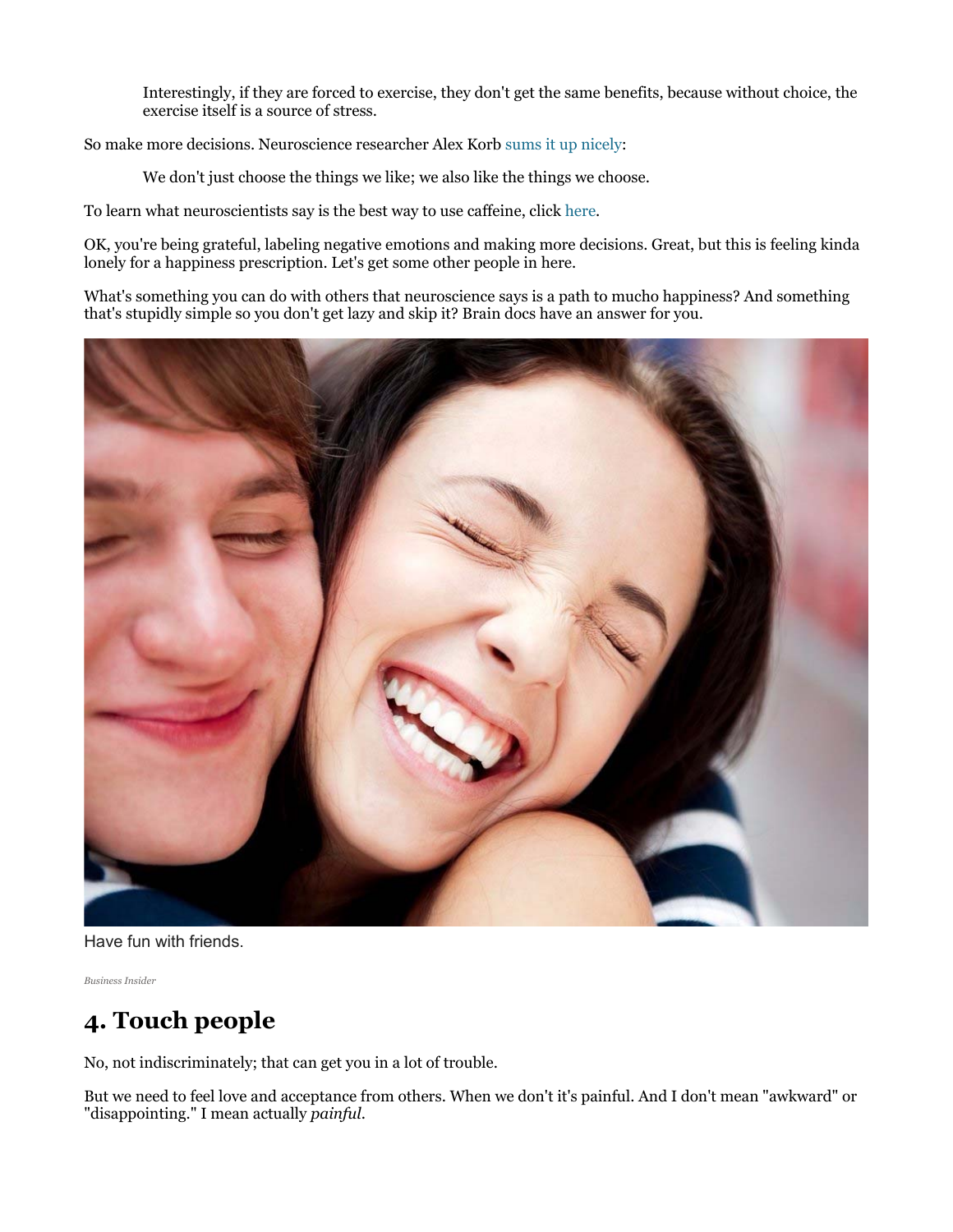Neuroscientists did a study where people played a ball-tossing video game. The other players tossed the ball to you and you tossed it back to them. Actually, there were no other players; that was all done by the computer program.

But the subjects were told the characters were controlled by real people. So what happened when the "other players" stopped playing nice and didn't share the ball?

Subjects' brains responded the same way as if they experienced *physical pain*. Rejection doesn't just hurt like a broken heart; your brain feels it like a broken leg.

#### Via The Upward Spiral:

In fact, as demonstrated in an fMRI experiment, social exclusion activates the same circuitry as physical pain … at one point they stopped sharing, only throwing back and forth to each other, ignoring the participant. This small change was enough to elicit feelings of social exclusion, and it activated the anterior cingulate and insula, just like physical pain would.

Relationships are important to your brain's feeling of happiness. Want to take that to the next level? Touch people.

#### Via The Upward Spiral:

One of the primary ways to release oxytocin is through touching. Obviously, it's not always appropriate to touch most people, but small touches like handshakes and pats on the back are usually okay. For people you're close with, make more of an effort to touch more often.

Touching is incredibly powerful. We just don't give it enough credit. It makes you more persuasive, increases team performance, improves your flirting … heck, it even boosts math skills.

Touching someone you love actually reduces pain. In fact, when studies were done on married couples, the stronger the marriage, the more powerful the effect.

#### Via The Upward Spiral:

In addition, holding hands with someone can help comfort you and your brain through painful situations. One fMRI study scanned married women as they were warned that they were about to get a small electric shock. While anticipating the painful shocks, the brain showed a predictable pattern of response in pain and worrying circuits, with activation in the insula, anterior cingulate, and dorsolateral prefrontal cortex. During a separate scan, the women either held their husbands' hands or the hand of the experimenter. When a subject held her husband's hand, the threat of shock had a smaller effect. The brain showed reduced activation in both the anterior cingulate cortex and dorsolateral prefrontal cortex — that is, less activity in the pain and worrying circuits. In addition, the stronger the marriage, the lower the discomfort-related insula activity.

So hug someone today. *And do not accept little, quick hugs.* No, no, no. Tell them your neuroscientist recommended long hugs.

#### Via The Upward Spiral:

A hug, especially a long one, releases a neurotransmitter and hormone oxytocin, which reduces the reactivity of the amygdala.

Research shows getting five hugs a day for four weeks increases happiness big time.

Don't have anyone to hug right now? No? (I'm sorry to hear that. I would give you a hug right now if I could.) But there's an answer: Neuroscience says you should go get a massage.

#### Via The Upward Spiral:

The results are fairly clear that massage boosts your serotonin by as much as 30 percent. Massage also decreases stress hormones and raises dopamine levels, which helps you create new good habits